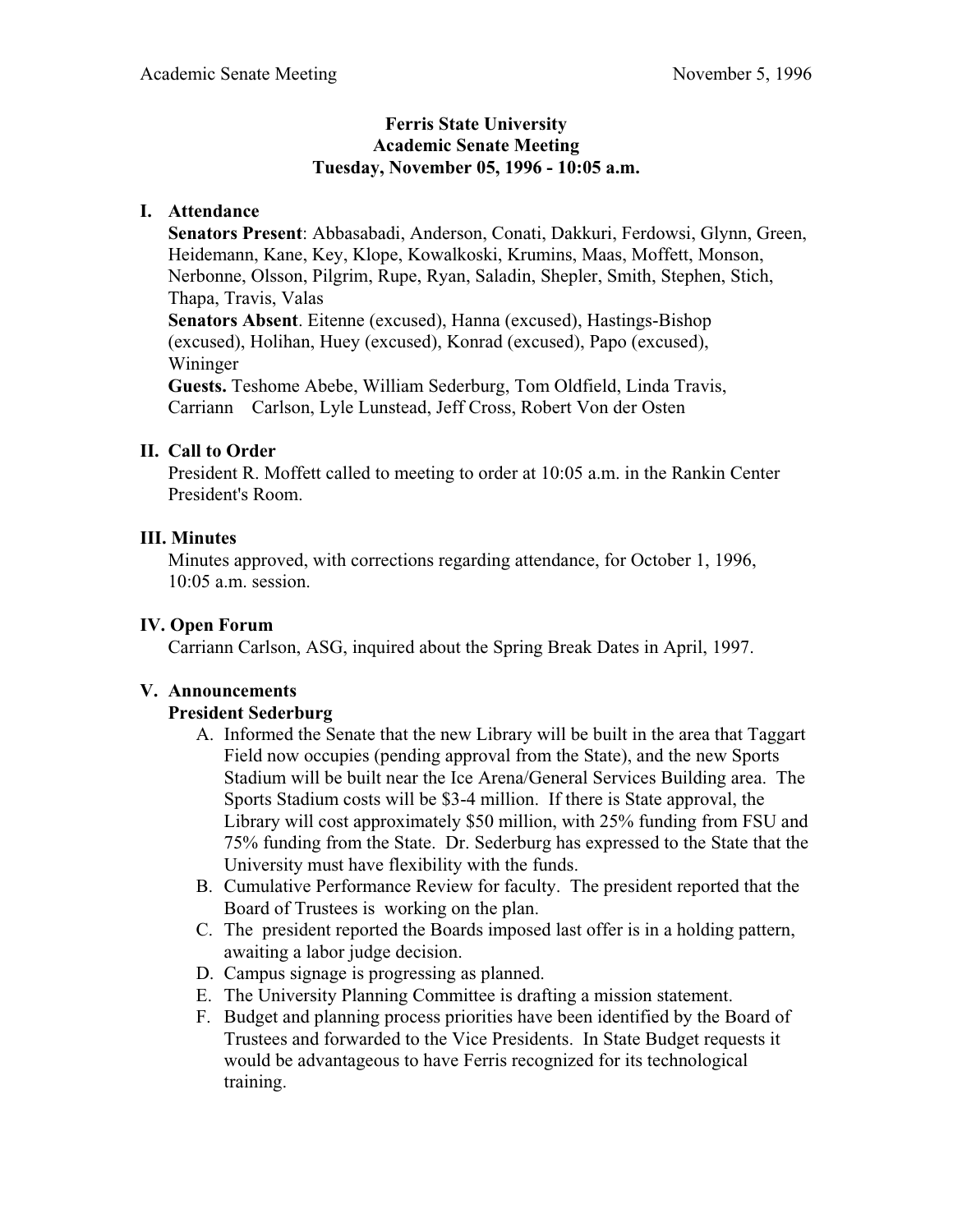G. Responding to earlier questions by ASG representative Carriann Carlson regarding Spring Break timing, Dr. Sederburg explained that a committee met to review the calendar in 1995 and decided to coordinate Spring Break with area school districts, if possible. The time for Spring Break can be changed. The decision must be made before February, 1997. Ms. Carlson reported that Associated Student Government would like to stay with the previous system, where Spring Break would fall in the middle of the semester. Pros and cons were discussed. After much discussion, it was decided that this issue must be added to the December 3, 1996, Academic Senate Agenda.

## **Provost Abebe**

- A. Informed the Senate that FSU has signed articulation agreements with 58 Michigan Technical Centers. As of October 1, 104 technical center students had expressed an interest in coming to Ferris next year. FSU has 7 signed articulation agreements with Michigan community colleges. The most recent agreement is with Delta College. Delta is one of the largest feeders to FSU.
- B. The Bachelor of Science in English Education was approved by the Board of Trustees in May, 1996, and has recently been approved by the State Board of Education. The Public Administration Major will be in place by Fall semester.
- C. The Provost noted that the number of Ferris graduates who complete their education in four years is quite low. Discussion followed on how numbers are attained and how some students leave for employment reasons and then return to school.

# **President Moffett**

- A. President Moffett informed the Senate that the following individuals will be participating in graduation: Jim Lindsey and Adnan Dakkuri as Marshals and Greg Key, mace bearer.
- B. President Moffett noted that two of the Economics faculty transferring to the College of Business are Senators in the Academic Senate. He stated that the Senate Charter is silent on how to address this situation. Relevant portions of the charter were reviewed. After discussion, the following motion was offered.

*Moved by Senator Heidemann, supported by Senator Thapa, that the two Senators from the Economics faculty serve on the Senate through Winter semester, 1997, at which time their present positions terminate*. Motion passes unanimously.

President Moffett announced that Provost Abebe had appointed six faculty and academic administrators to the University Technologies Committee.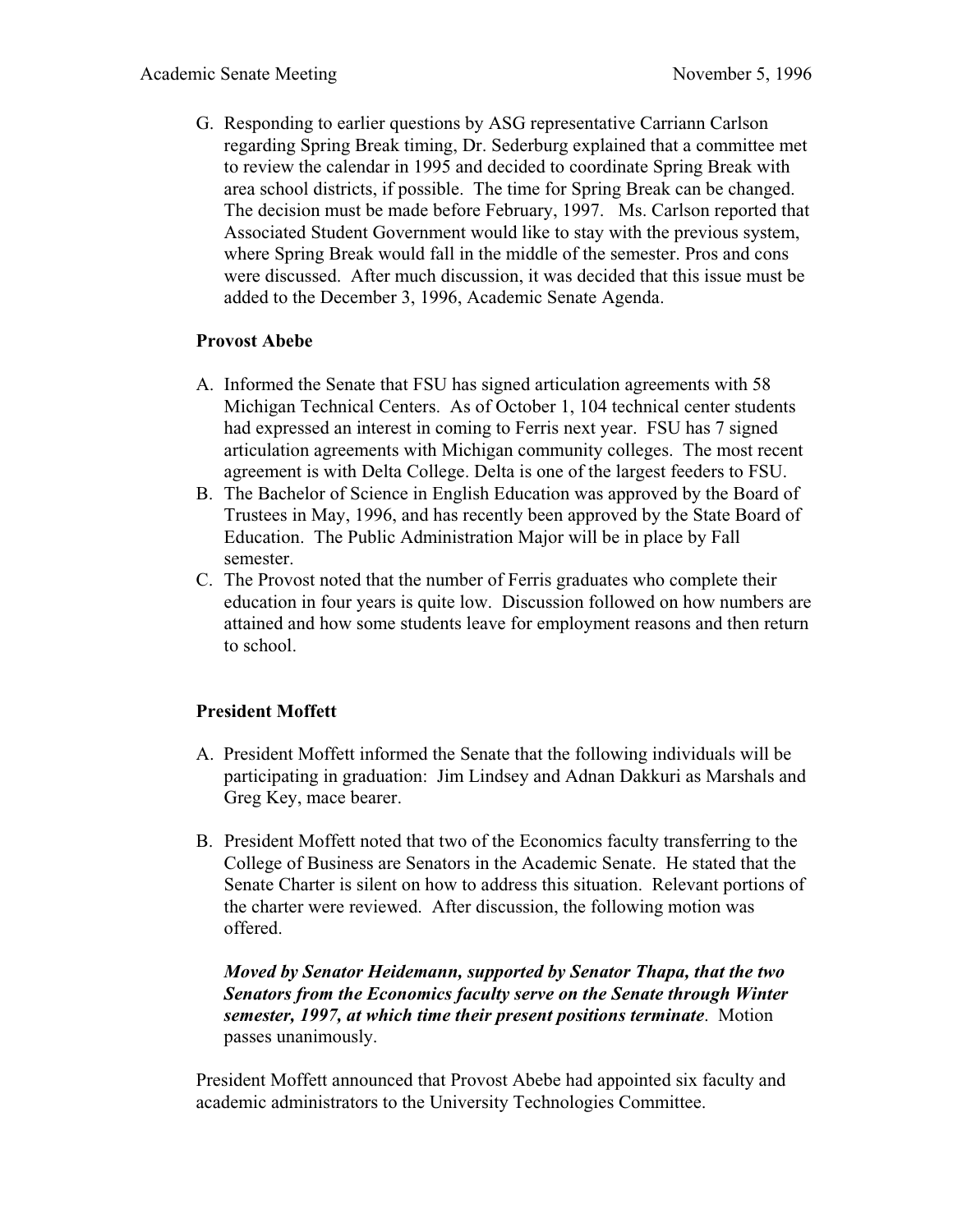## **Interim Dean Travis**

Interim Dean Travis briefed the Senate on the progress that is being made in the development of the University College. She informed the senate that a mission statement is being developed and that a total of 28 people have been assigned to the University College. Areas of the college being established include: Career Counseling, Honors Council, Academic Support Center, and a Writing Center. The College will work with under-prepared, undecided, and honors students. The college plans to be operating by the Fall semester of 1997.

# **VI. Committee Reports**

- A. **University Curriculum Committee** Donna Smith reported that the UCC manual is now on disk in each Dean's Office. The UCC has approved the following documents previously approved by the Assessment Committee and the University General Education Committee:
	- 1. Social Awareness Outcomes Criteria
	- 2. Cultural Enrichment Outcomes Criteria
	- 3. Goals and Objectives for Written Communication Skills of FSU Graduates,
	- 4. Reading Skills, Goals and Objectives for FSU Graduates to Utilize their Professional, Civic, and Personal Lives
	- 5. Reasoning Ability Assessment Outcomes Criteria Proposal for the Modification of the Cultural Enrichment Requirement
	- 6. Proposal for the Modification of the Cultural Enrichment Requirement
	- 7. Revamped General Education Guidelines for Transfer

Dr. Robert Von der Osten responded to questions regarding the Proposal for the Modification of the Cultural Enrichment Requirement.

The UCC is also working on: Applied Communication Major, Certificate in Global Logistics, changes to the Food Service/Hospitality Management Program, Applied Statistics Minor and Visual Communication Program changes.

B. **Senate Governance Committee** - Senate Vice President Greg Key reports that some committee assignments have not been filled. He indicated that we need to considering adding representatives from the University College to the committees.

#### **VII. New Business**